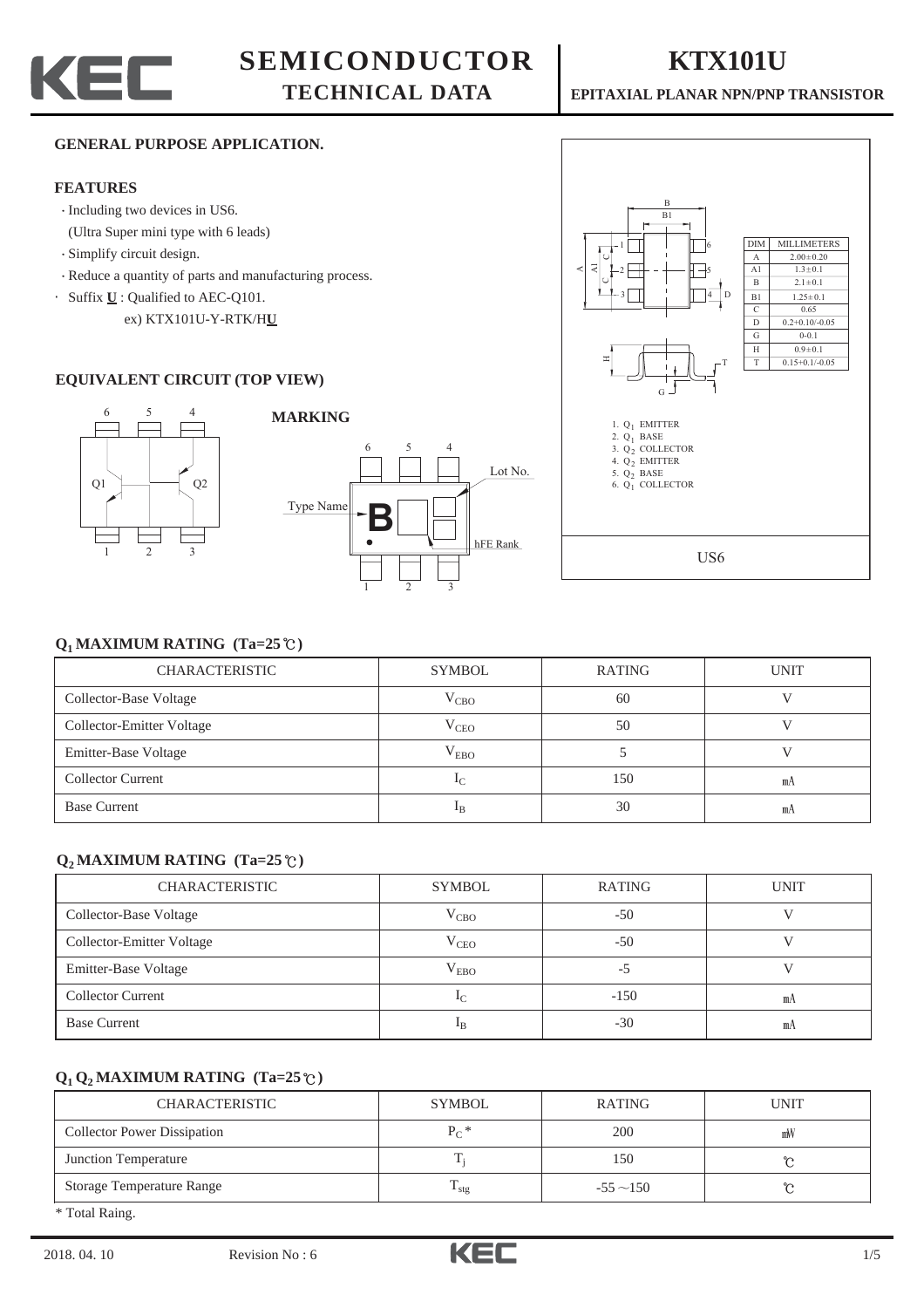# **Q1 ELECTRICAL CHARACTERISTICS (Ta=25 )**

| <b>CHARACTERISTIC</b>                       | SYMBOL          | <b>TEST CONDITION</b>                                     | MIN. | TYP.                     | <b>MAX</b>               | UNIT.           |
|---------------------------------------------|-----------------|-----------------------------------------------------------|------|--------------------------|--------------------------|-----------------|
| Collector Cut-off Current                   | $1_{CBO}$       | $V_{CR} = 60V, I_F = 0$                                   |      |                          | 0.1                      | $\mu$ A         |
| <b>Emitter Cut-off Current</b>              | $I_{EBO}$       | $V_{FB}=5V$ , $I_C=0$                                     |      |                          | 0.1                      | $\mu$ A         |
| DC Current Gain                             | $h_{EF}$ (Note) | $V_{CE}$ =6V, $I_C$ =2mA                                  | 120  | $\overline{\phantom{0}}$ | 400                      |                 |
| <b>Collector-Emitter Saturation Voltage</b> | $V_{CE(sat)}$   | $I_C = 100$ mA, $I_B = 10$ mA                             |      | 0.1                      | 0.25                     | V               |
| <b>Transition Frequency</b>                 | $f_T$           | $V_{CF} = 10V$ , $I_C = 1$ mA                             | 80   | $\overline{\phantom{0}}$ | $\overline{\phantom{a}}$ | MH <sub>z</sub> |
| Collector Output Capacitance                | $C_{ob}$        | $V_{CB} = 10V$ , $I_E = 0$ , $f = 1$ MHz                  |      | 2.0                      | 3.5                      | pF              |
| Noise Figure                                | NF              | $V_{CF} = 6V$ , $I_C = 0.1$ mA, $f = 1$ KHz, $Rg = 10$ KQ |      | 1.0                      | 10                       | dB              |

Note) $h_{FE}$  Classification : Y(4)120~240, GR(6)200~400

## **Q2 ELECTRICAL CHARACTERISTICS (Ta=25 )**

| <b>CHARACTERISTIC</b>                       | SYMBOL          | <b>TEST CONDITION</b>                                                       | MIN.                     | TYP.                     | <b>MAX</b> | UNIT.           |
|---------------------------------------------|-----------------|-----------------------------------------------------------------------------|--------------------------|--------------------------|------------|-----------------|
| Collector Cut-off Current                   | $1_{CBO}$       | $V_{CB} = -50V$ , $I_E = 0$                                                 |                          | $\overline{\phantom{0}}$ | $-0.1$     | $\mu$ A         |
| <b>Emitter Cut-off Current</b>              | $I_{EBO}$       | $V_{FB} = -5V$ , $I_C = 0$                                                  | $\overline{\phantom{0}}$ | $\overline{\phantom{0}}$ | $-0.1$     | $\mu$ A         |
| DC Current Gain                             | $h_{FE}$ (Note) | $V_{CF} = -6V$ , $I_C = -2mA$                                               | 120                      | $\overline{\phantom{a}}$ | 400        |                 |
| <b>Collector-Emitter Saturation Voltage</b> | $V_{CE(sat)}$   | $I_C = -100$ mA, $I_B = -10$ mA                                             | $\overline{\phantom{0}}$ | $-0.1$                   | $-0.3$     | V               |
| <b>Transition Frequency</b>                 | $f_T$           | $V_{CF} = -10V$ , $I_C = -1$ mA                                             | 80                       | $\overline{\phantom{0}}$ |            | MH <sub>z</sub> |
| <b>Collector Output Capacitance</b>         | $C_{ob}$        | $V_{CR}$ =-10V, I <sub>F</sub> =0, f=1 MHz                                  | $\overline{\phantom{0}}$ | 4.0                      | 7.0        | pF              |
| Noise Figure                                | NF              | $V_{\text{CE}} = -6V$ , $I_{\text{C}} = -0.1$ mA, $f = 1$ KHz, $Rg = 10$ KQ | $\overline{\phantom{a}}$ | 1.0                      | 10         | $\mathrm{dB}$   |

Note) $h_{FE}$  Classification : Y(4)120~240, GR(6)200~400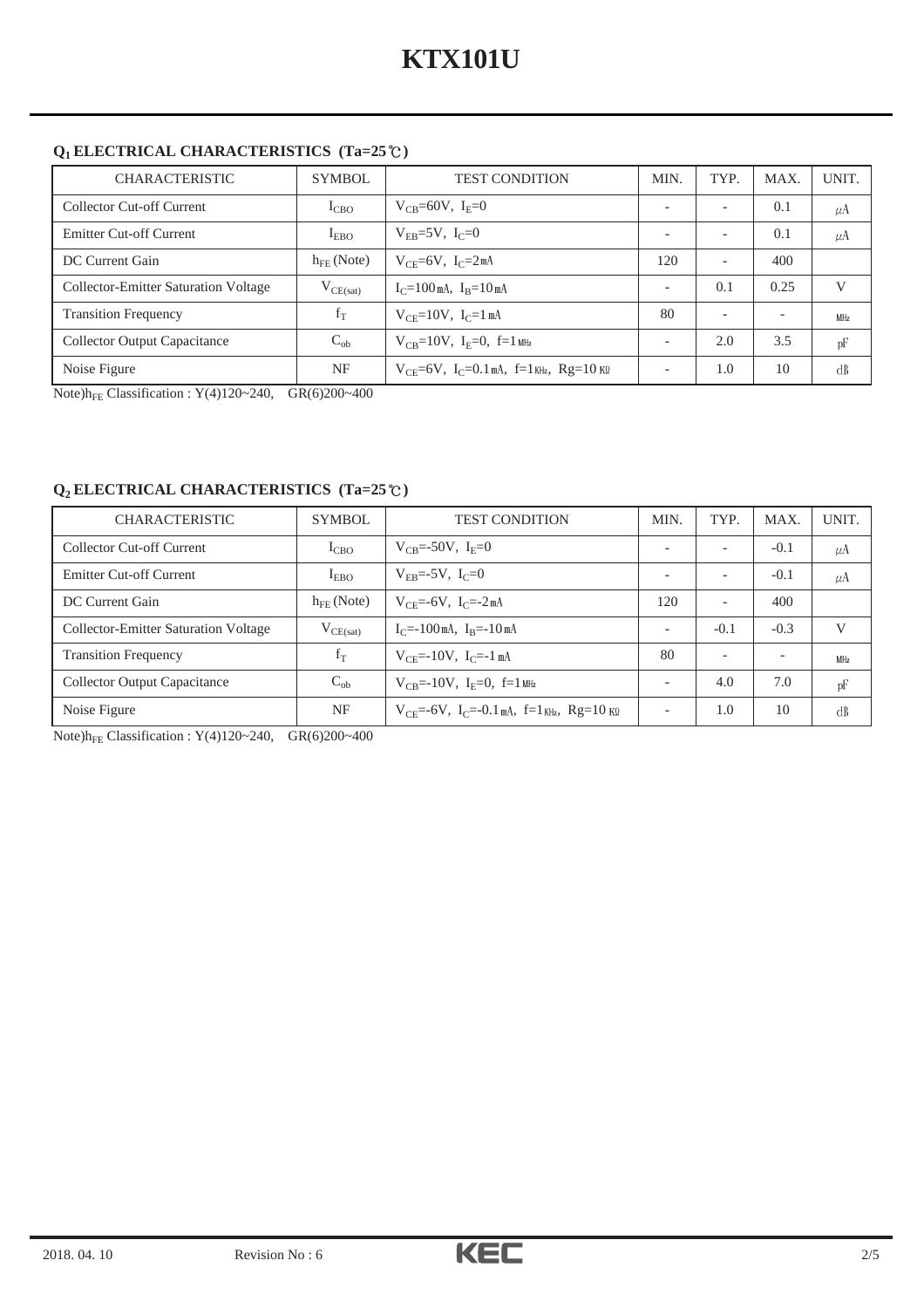$Q_1$  (NPN TRANSISTOR)





BASE CURRENT  $I_{\rm B}$  (µA)





TRANSITION FREQUENCY f<sub>T</sub> (MHz) TRANSITION FREQUENCY f (MHz)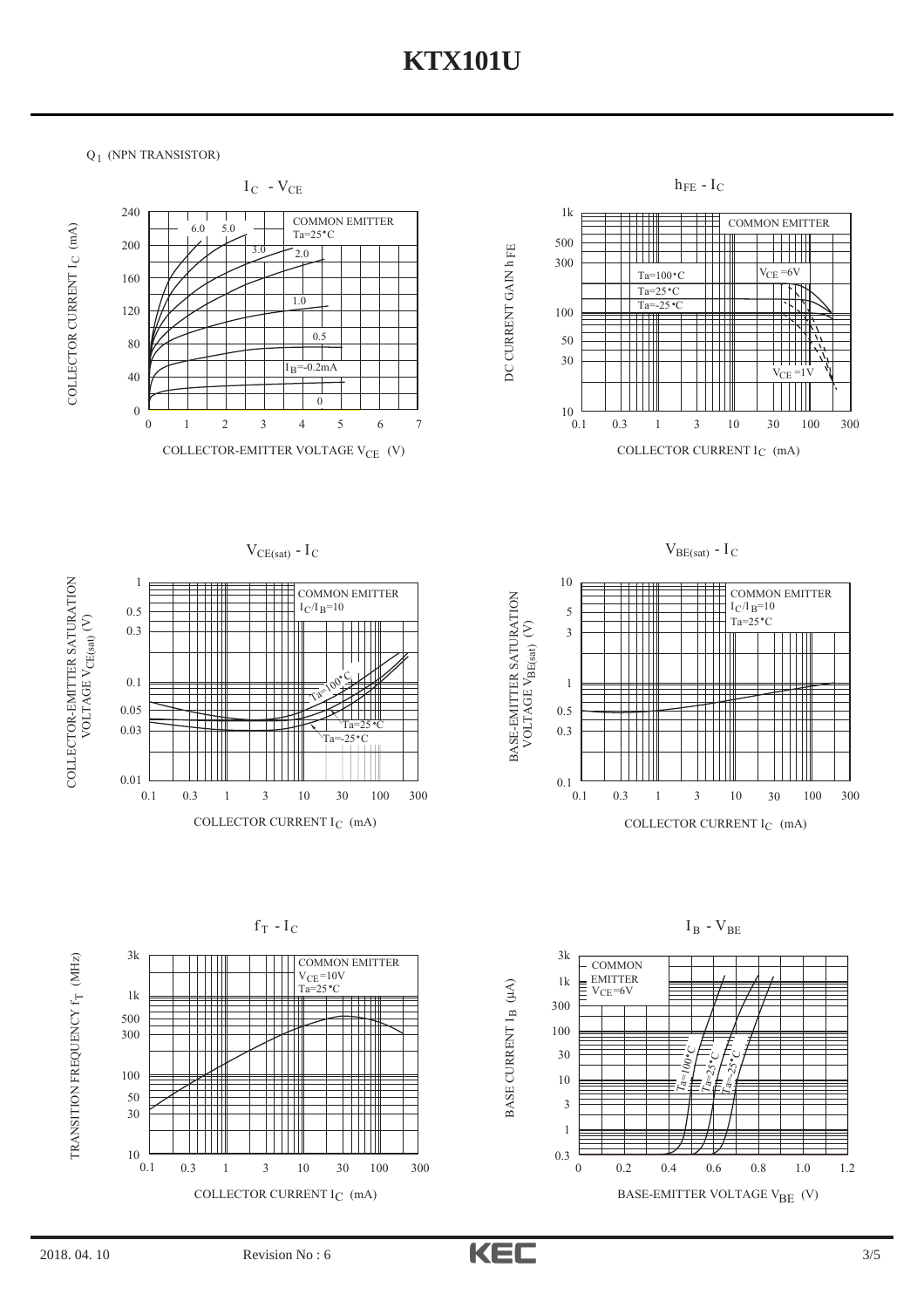$Q_2$  (PNP TRANSISTOR)



 $0.1$ 

10

COLLECTOR CURRENT  $I_C$  (mA)

0.3 1 3 10 30 100 300

![](_page_3_Picture_5.jpeg)

-0.3 0

BASE-EMITTER VOLTAGE  $\mathrm{V_{BE}}\,$  (V)

-0.2 -0.4 -0.6 -0.8 -1.0 -1.2